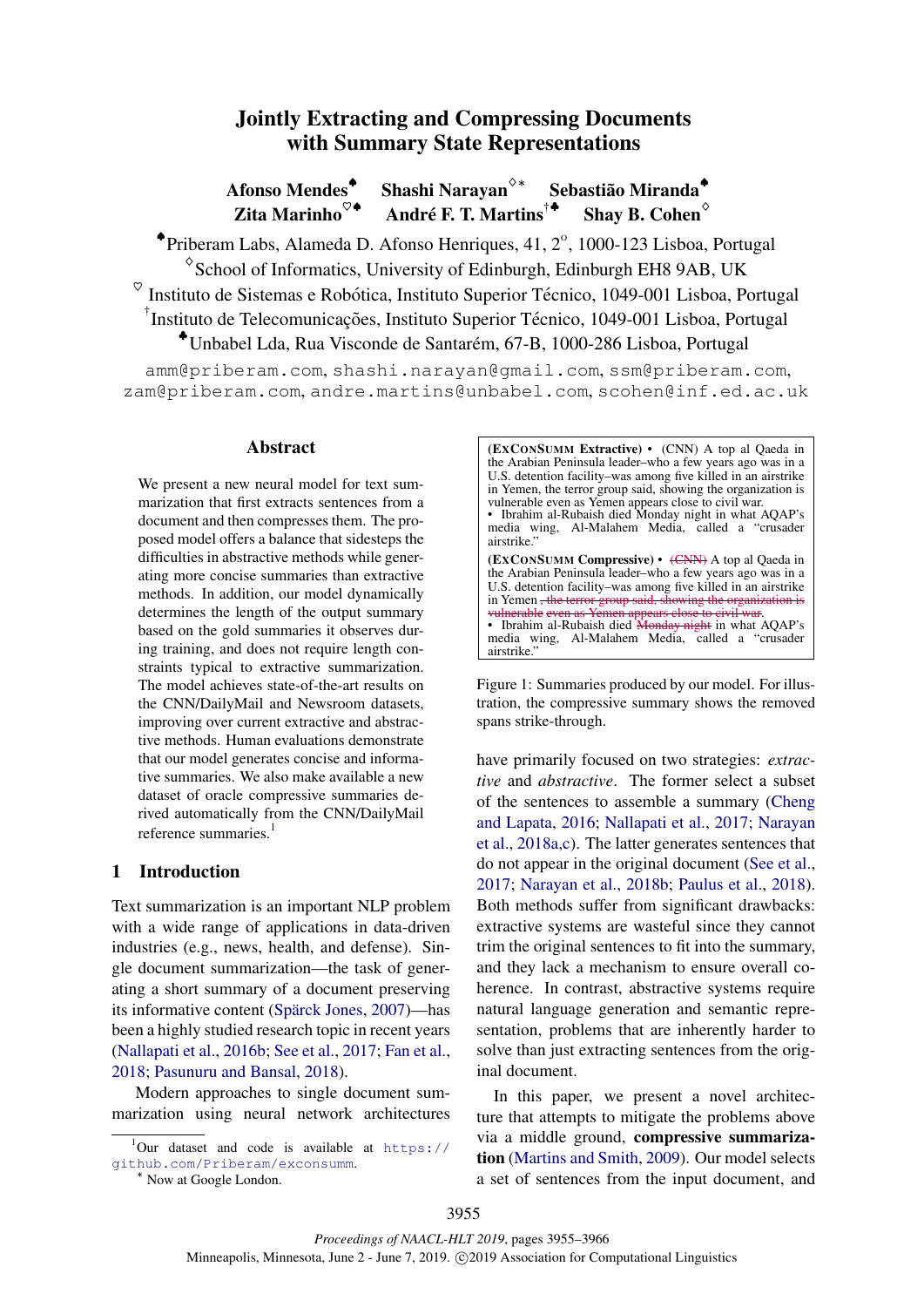compresses them by removing unnecessary words, while keeping the summaries informative, concise and grammatical. We achieve this by dynamically modeling the generated summary using a Long Short Term Memory (LSTM; Hochreiter and Schmidhuber, 1997) to produce summary state representations. This state provides crucial information to iteratively increment summaries based on previously extracted information. It also facilitates the generation of variable length summaries as opposed to fixed lengths, in previous extractive systems (Cheng and Lapata, 2016; Nallapati et al., 2017; Narayan et al., 2018c; Zhang et al., 2018). Our model can be trained in both extractive (labeling sentences for extraction) or compressive (labeling words for extraction) settings. Figure 1 shows a summary example generated by our model.

Our contributions in this paper are three-fold:

- we present the first end-to-end neural architecture for EXtractive and COmpressive Neural SUMMarization (dubbed EXCONSUMM, see §3),
- we validate this architecture on the CNN/DailyMail and the Newsroom datasets (Hermann et al., 2015; Grusky et al., 2018), showing that our model generates variablelength summaries which correlate well with gold summaries in length and are concise and informative (see §5), and
- we provide a new CNN/DailyMail dataset annotated with automatic compressions for each sentence, and a set of compressed oracle summaries (see §4).

Experimental results show that when evaluated automatically, both the extractive and compressive variants of our model provide state-of-the-art results. Human evaluation further shows that our model is better than previous state-of-the-art systems at generating informative and concise summaries.

# 2 Related Work

Recent work on neural summarization has mainly focused on sequence-to-sequence (seq2seq) architectures (Sutskever et al., 2014), a formulation particularly suited and initially employed for abstractive summarization (Rush et al., 2015). However, state-of-the-art results have been achieved by RNN-based methods which are extractive. They

select sentences based on an LSTM classifier that predicts a binary label for each sentence (Cheng and Lapata, 2016), based on ranking using reinforcement learning (Narayan et al., 2018c), or even by training an extractive latent model (Zhang et al., 2018). Other methods rely on an abstractive approach with strongly conditioned generation on the source document (See et al., 2017). In fact, the best results for abstractive summarization have been achieved with models that are more extractive in nature than abstractive, since most of the words in the summary are copied from the document (Gehrmann et al., 2018).

Due to the lack of training corpora, there is almost no work on neural architectures for compressive summarization. Most compressive summarization work has been applied to smaller datasets (Martins and Smith, 2009; Berg-Kirkpatrick et al., 2011; Almeida and Martins, 2013). Other non-neural summarization systems apply this idea to select and compress the summary. Dorr et al. (2003) introduced a method to first extract the first sentence of a news article and then use linguistically-motivated heuristics to iteratively trim parts of it. Durrett et al. (2016) also learns a system that selects textual units to include in the summary and compresses them by deleting word spans guided by anaphoric constraints to improve coherence. Recently, Zhang et al. (2018) trained an abstractive sentence compression model using attention-based sequence-to-sequence architecture (Rush et al., 2015) to map a sentence in the document selected by the extractive model to a sentence in the summary. However, as the sentences in the document and in the summary are not aligned for compression, their compression model is significantly inferior to the extractive model.

In this paper, we propose a novel seq2seq architecture for compressive summarization and demonstrate that it avoids the over-extraction of existing extractive approaches (Cheng and Lapata, 2016; Dlikman and Last, 2016; Nallapati et al., 2016a).

Our model builds on recent approaches to neural extractive summarization as a sequence labeling problem, where sentences in the document are labeled to specify whether or not they should be included in the summary (Cheng and Lapata, 2016; Narayan et al., 2018a). These models often condition their labeling decisions on the document representation only. Nallapati et al. (2017) tries to model the summary as the average representation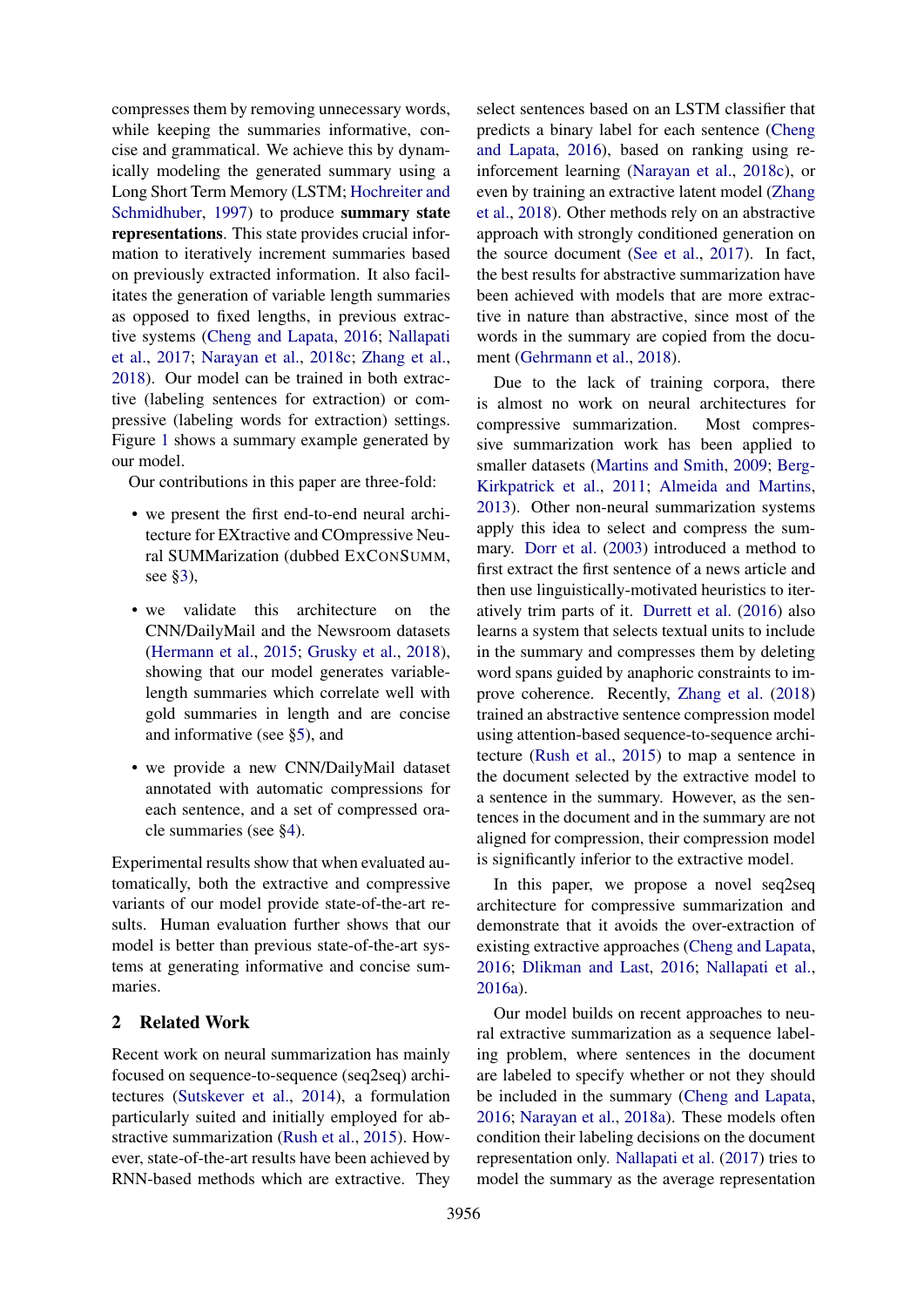

Figure 2: Illustration of our summarization system. The model extracts the most relevant sentences from the document by taking into account the WordEncoder representation of the current sentence  $e(s_i)$ , the SentEncoder representation of the previous sentence  $h_i^s$ , the current summary state representation  $o_i^s$ , and the representation of the document  $e(D)$ . If a sentence is selected  $(z<sub>i</sub> = 1)$ , its representation is fed to SentStates, and we move to the next sentence. Here, sentences  $s_1$  and  $s_3$  were selected. If the model is also compressing, the compressive layer selects words for the final summary (Compressive Decoder). See Figure 3 for details on the decoders.

of the positively labeled sentences. However, as we show later, this strategy is not the most adequate to ensure summary coherence, as it does not take the order of the selected sentences into account. Our approach addresses this problem by maintaining an LSTM cell to dynamically model the generated summary. To the best of our knowledge, our work is the first to use a model that keeps a state of already generated summary to effectively model variable-length summaries in an extractive setting, and the first to learn a compressive summarizer with an end-to end approach.

# 3 Summarization with Summary State Representation

Our model extracts sentences from a given document and further compresses these sentences by deleting words. More formally, we denote a document  $D = (s_1, \ldots, s_M)$  as a sequence of M sentences, and a sentence  $s_i = (w_{i1}, \ldots, w_{iN})$  as a sequence of N words. We denote by  $e(w_{ij}), e(s_i)$ and  $e(D)$  the embedding of words, sentences and document in a continuous space. We model document summarization as a sequence labeling problem where the labeler transitions between internal states. Each state is dynamically computed

based on the context, and it combines an extractive summarizer followed by a compressive one. First, we encode a document in a multi-level approach, to extract the embeddings of words and sentences ("Document Encoder"). Second, we decode these embeddings using a hierarchical "Decision Decoder." The extractive summarizer labels each sentence  $s_i$  with a label  $z_i \in \{0, 1\}$  where 1 indicates that the sentence should be included in the final summary and 0 otherwise. An extractive summary is then assembled by selecting all sentences with the label 1. Analogously, the compressive summarizer labels each word  $w_{ij}$  with a label  $y_{ij} \in \{0, 1\}$ , denoting whether the word j in sentence  $i$  is included in the summary or not. The final summary is then assembled as the sequence of words  $w_{ij}$  for each  $z_i = 1$  and  $y_{ij} = 1$ . See Figures 2 and 3 for an overview of our model. We next describe each of its components in more detail.

### 3.1 Document Encoder

The document encoder is a two layer biLSTM, one layer encoding each sentence, and the second layer encoding the document. The first layer takes as input the word embeddings  $e(w_{ij})$  for each word j in sentence  $s_i$ , and outputs the hidden representa-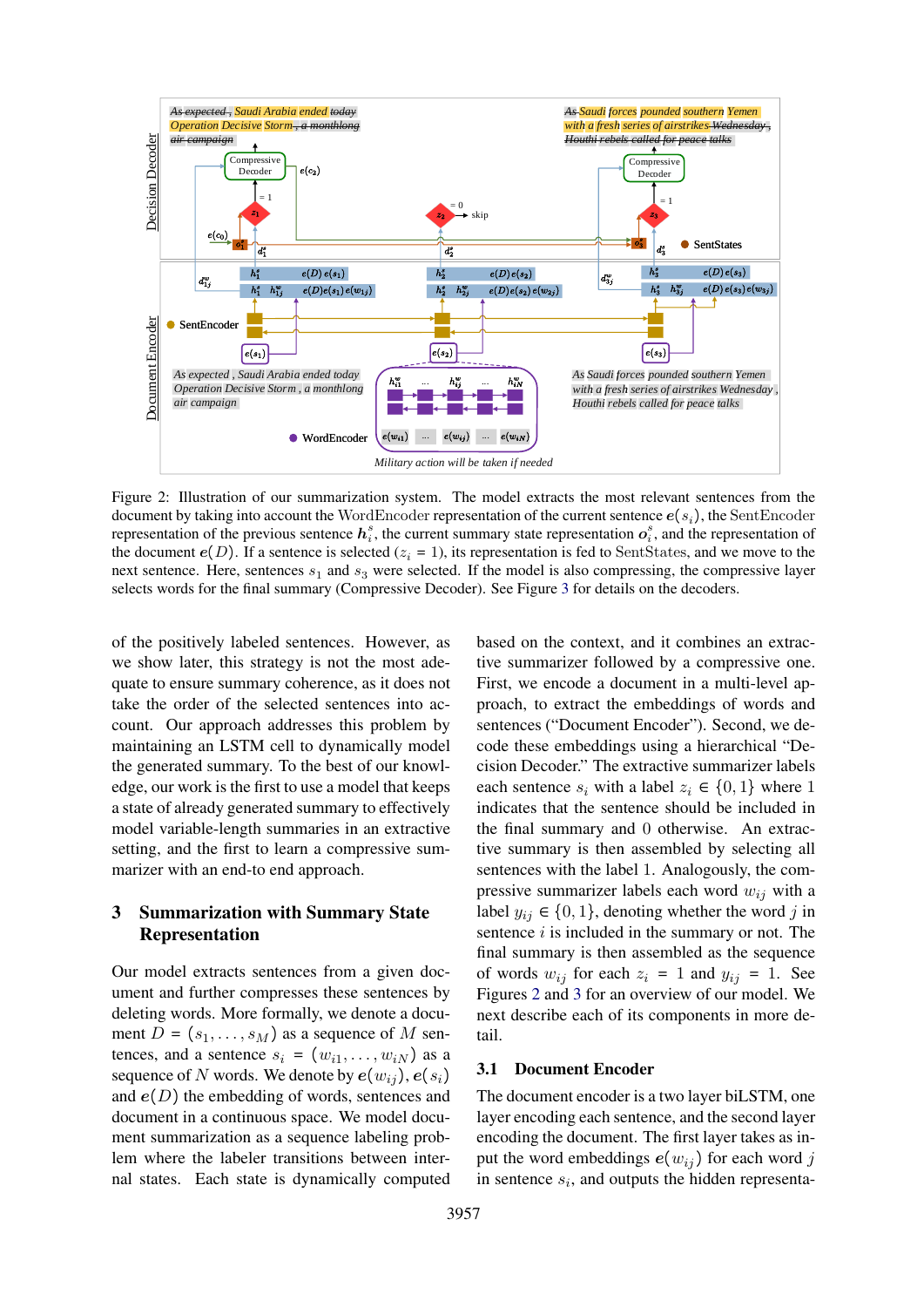

Figure 3: Decision decoder architecture. Decoder contains an extractive level for sentences (orange box) and a compressive level for words (dashed gray box), using an LSTM to model the summary state. Red diamond shapes represent decision variables  $z_i = 1$  if  $p(z_i | p_i) > 0.5$  for selecting the sentence  $s_i$ , and  $z_i = 0$  if  $p(z_i | p_i) \le 0.5$  for skipping this sentence. The same for  $y_{ij}$  and  $p(y_{ij} | q_{ij}) > 0.5$  for deciding over words  $w_{ij}$  to keep in the summary.

tion of each word  $h_{ij}^w$ . The hidden representation consist of the concatenation of a forward →−  $\overrightarrow{\bm{h}}^{w}_{ij}$  and a backward ←−  $\overleftarrow{h}_{ij}^w$  LSTM (WordEncoder in Figure 2). This layer eventually outputs a representation for each sentence  $e(s_i) = [\vec{h}_{iN}^w, \vec{h}_{i1}^w]$  that corresponds to the concatenation of the last forward and first backward LSTMs. The second layer encodes information about the document and is also a biL-STM that runs at the sentence-level. This biLSTM takes as input the sentence representation from the previous layer  $e(s_i)$  and outputs the hidden representation for each sentence  $s_i$  in the document as  $h_i^s$  (SentEncoder in Figure 2). We consider the output of the last forward LSTM over M sentences and first backward LSTM to be the final representation of the document  $e(D) = [$  $\ddot{\vec{r}}$  $\overrightarrow{\bm{h}}^s_M,$ ←−  $\overleftarrow{h}_1^s]$ .

The encoder returns two output vectors,  $d_i^s$  =  $[e(D), e(s_i), h_i^s]$  associated with each sentence  $s_i$ , and  $d_{ij}^{w} = [e(D), e(s_i), e(w_{ij}), h_i^s, h_{ij}^w]$  for each word  $j$  at the specific state of the encoder  $i$ .

### 3.2 Decision Decoder

Given that our model operates both at the sentence-level and at the word-level, the decision decoder maintains two state LSTMs denoted by SentStates and WordStates as in Figure 3. For

the sentence-level decoder sentences are selected and the state of the summary gets updated by SentStates. For the word-level, all compressed word representations in a sentence are pushed to the word-level layer. In the compressive decoder, words that get selected are pushed onto the WordStates, and once the decoder has reached the end of the sentence, it pushes the output representation of the last state onto the sentence-level layer for the next sentence.

Extractive Decoder The extractive decoder selects the sentences that should go to the summary. For each sentence  $s_i$  at time step i, the decoder takes a decision based on the encoder representation  $d_i^s$  and the state of the summary  $o_i^s$ , computed as follows:

$$
\boldsymbol{o}_{i}^{s} = \text{SentStates}(\{\boldsymbol{e}(c_k)\}_{k < i, z_k = 1}).
$$

where the  $o_i^s$  is modeled by an LSTM taking as input the already selected and compressed sentences comprising the summary so far  ${e(c_k)}_{k \leq i, z_k=1}$ . This way, at each point in time, we have a representation of the summary given by the SentStates LSTM that encodes the state of summary generated so far, based on the past sentences already processed by the compressive decoder  $e(c_{i-1})$  (in WordStates).<sup>2</sup> The summary representation at step  $i$  ( $o_i^s$ ) is then used to determine whether to keep or not the current sentence in the summary  $(z_i = 1 \text{ or } 0 \text{ respectively})$ . The summarizer state subsumes information about the document, sentence and summary as:

$$
\boldsymbol{p}_i = \tanh(W_E[\boldsymbol{d}_i^s; \boldsymbol{o}_i^s] + \boldsymbol{b}^s),
$$

where  $W_E$  is a model parameter,  $o_i^s$  is the dynamic LSTM state, and  $\mathbf{b}^s$  is a bias term.

This modeling decision is crucial in order to generate variable length summaries. It captures information about the sentences or words already present in the summary, helping in better understanding the "true" length of the summary given the document.

Finally, the summarizer state  $p_i$  is used to compute the probability of the action at time  $i$  as:

$$
p(z_i \mid \boldsymbol{p}_i) = \frac{\exp\left(W_{z_i} \boldsymbol{p}_i + \boldsymbol{x}_{z_i}\right)}{\sum_{z' \in \{0,1\}} \exp\left(W_{z'} \boldsymbol{p}_i + \boldsymbol{x}_{z'}\right)},
$$

 $2$ When using only the extractive model the summary state  $o_i^s$  is generated from an LSTM whose inputs correspond to the sentence encoded embeddings  ${e(s_k)}_{k \leq i, z_k=1}$  instead of the previously generated compressed representations  ${e(c_k)}_{k.$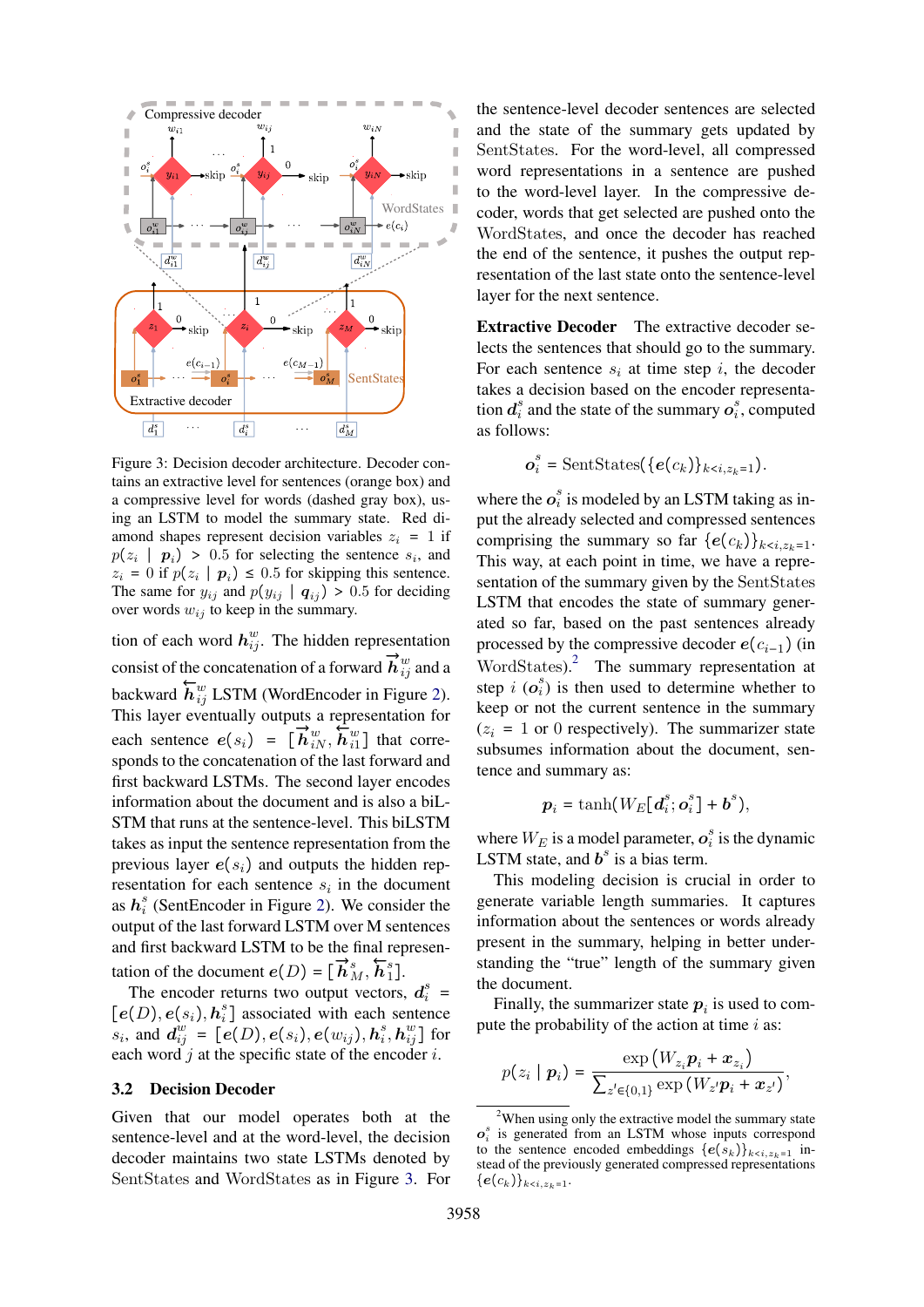where  $W_z$  is a model parameter and  $x_z$  is a bias term for the summarizer action z.

We minimize the negative log-likelihood of the observed labels at training time (Dimitroff et al., 2013), where  $\lambda_0^s$  and  $\lambda_1^s$  represent the distribution of each class for the given sentences:<sup>3</sup>

$$
L(\theta^s) = -\sum_{c \in \{0,1\}} \frac{\lambda_c^s}{\sum\limits_{i=1}^M \mathbb{1}_{z_i = c}} \sum_{i,z_i = 0} \log p(z_i | \mathbf{p}_i),
$$

where  $\mathbb{1}_{z_i=c}$  is the indicator function of class c and  $\theta^s$  represents all the training parameters of the sentence encode/decoder. At test time, the model emits probability  $p(z_i | p_i)$ , which is used as the soft prediction sequentially extracting the sentence *i*. We admit sentences when  $p(z_i = 1 | p_i) > 0.5$ .

Compressive Decoder Our compressive decoder shares its architecture with the extractive decoder. The compressive layer is triggered every time a sentence is selected in the summary and is responsible for selecting the words within each selected sentence. In practice, WordStates LSTM (see Figure 3) is applied hierarchically after the sentence-level decoder, using as input the collected word embeddings so far:

$$
\boldsymbol{o}_{ij}^{w} = \text{WordStates}(\{\boldsymbol{e}(w_{ik})\}_{k \leq j, y_{ik}=1}).
$$

After making the selection decision for all words pertaining to a sentence, the final state of the WordStates,  $e(c_i) = o_{iN}^w$  is fed back to SentStates of the extractive level decoder for the consecutive sentence, as depicted in Figure 3.

The word-level summarizer state representation depends on the encoding of words, document and sentence  $d_{ij}^w$ , on the dynamic LSTM encoding for the summary based on the selected words (WordStates)  $o_{ij}^w$  and sentences (SentStates)  $o_i^s$ :

$$
\boldsymbol{q}_{ij} = \tanh(W_C[\boldsymbol{d}_{ij}^w;\boldsymbol{o}_i^s;\boldsymbol{o}_{ij}^w] + \boldsymbol{b}^w),
$$

where  $W_C$  is a model parameter and  $\boldsymbol{b}^w$  is a bias term. Each action at time step  $j$  is computed by

$$
p(y_{ij} | q_{ij}) = \frac{\exp (W_{y_{ij}} q_{ij} + x_{y_{ij}})}{\sum_{y' \in \{0,1\}} \exp (W_{y'} q_{ij} + x_{y'})},
$$

with parameter  $W_{y_{ij}}$  and bias  $x_{y_{ij}}$ . The final loss for the compressive layer is

$$
L(\theta^w) = \sum_{i=1}^M z_i \phi(i \mid \theta^w),
$$

where  $\theta^w$  represents the set of all the training parameters of the word-level encoder/decoder,  $\phi(i)$ is the compressive layer loss over N words:

$$
\phi(i | \theta^{w}) = - \sum_{c \in \{0,1\}} \frac{\lambda_c^{w}}{\sum_{i=1}^M 1_{y_{ij}=c}} \sum_{i,z_i=0} \log p(y_{ij} | q_{ij}).
$$

The total final loss is then given by the sum of the extractive and compressive counterparts,  $L(\theta)$  =  $L(\theta^s) + L(\theta^w)$ .

# 4 Experimental Setup

We mainly used the CNN/DailyMail corpus (Hermann et al., 2015) to evaluate our models. We used the standard splits of Hermann et al. (2015) for training, validation, and testing (90,266/1,220/1,093 documents for CNN and 196,961/12,148/10,397 for DailyMail). To evaluate the flexibility of our model, we also evaluated our models on the Newsroom dataset (Grusky et al., 2018), which includes articles form a diverse collection of sources (38 publishers) with different summary style subsets: extractive (Ext.), mixed (Mixed) and abstractive (Abs.). We used the standard splits of Grusky et al. (2018) for training, validation, and testing (331,778/36,332/36,122 documents for Ext., 328,634/35,879/36,006 for Mixed and 332,554/36,380/36,522 for Abs.). We did not anonymize entities or lower case tokens.

### 4.1 Estimating Oracles

Datasets for training extractive summarization systems do not naturally contain sentence/wordlevel labels. Instead, they are typically accompanied by abstractive summaries from which extraction labels are extrapolated. We create extractive and compressive summaries prior to training using two types of *oracles*.

We used an *extractive oracle* to identify the set of sentences which collectively gives the highest ROUGE (Lin and Hovy, 2003) with respect to the gold summary (Narayan et al., 2018c).

To build a *compressive oracle*, we trained a supervised sentence labeling classifier, adapted from

<sup>&</sup>lt;sup>3</sup>If  $M - \sum_{i=1}^{M} z_i = 0$  or  $\sum_{i=1}^{M} z_i = 0$ , we simply consider the whole term to be zero. Here  $M$  represents the number of sentences in the document.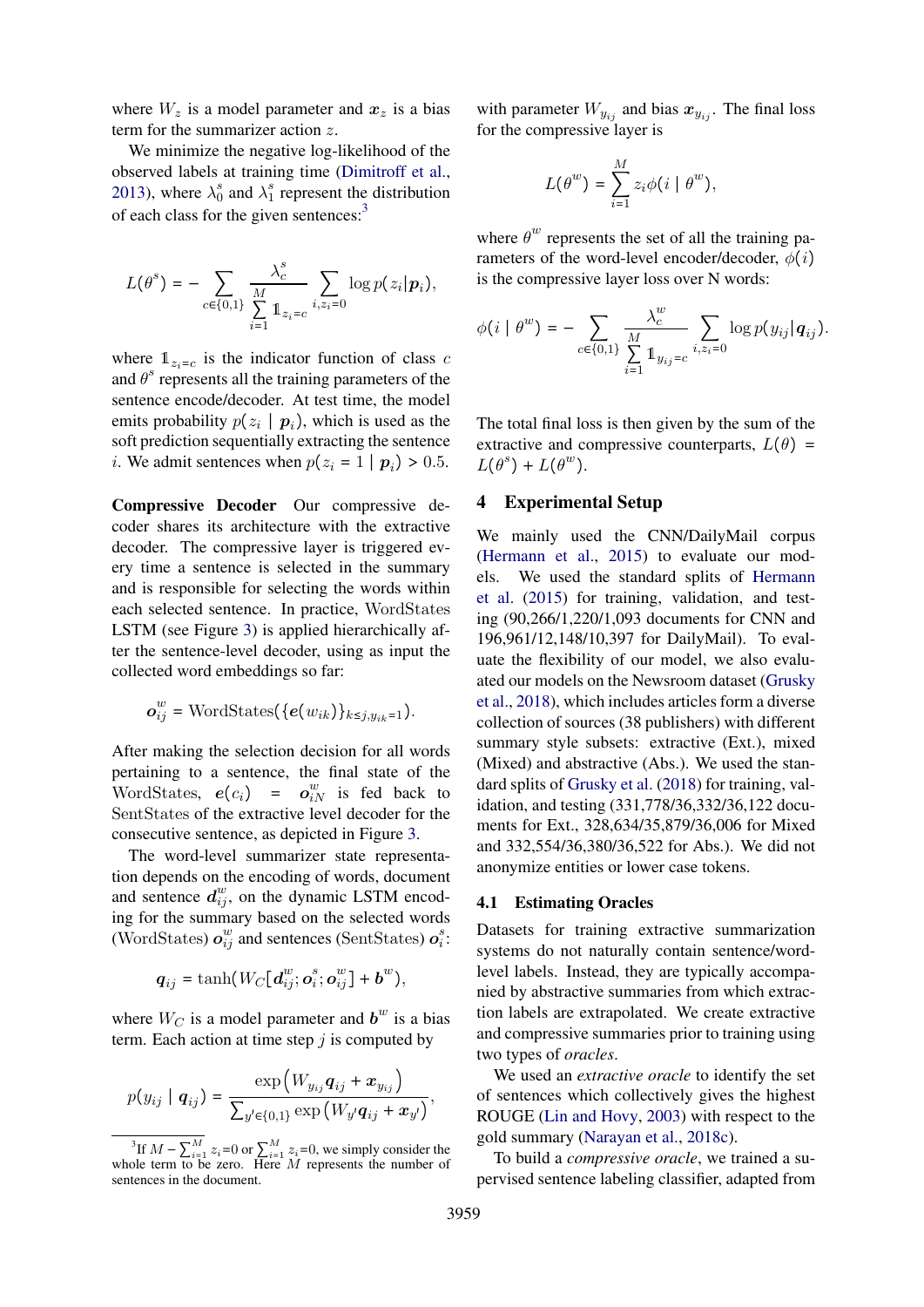| Oracle                   |       | DΟ    | RI    |
|--------------------------|-------|-------|-------|
| <b>Extractive Oracle</b> | 54.67 | 30.37 | 50.81 |
| Compressive Oracle       | 57.12 | 32.59 | 53.27 |

Table 1: Oracle scores obtained for the CNN and DailyMail testsets. We report ROUGE-1 (R1), ROUGE-2 (R2) and ROUGE-L (RL) F1 scores.

the Transition-Based Chunking Model (Lample et al., 2016), to annotate spans in every sentence that can be dropped in the final summary. We used the publicly released set of 10,000 sentencecompression pairs from the Google sentence compression dataset (Filippova and Altun, 2013; Filippova et al., 2015) for training. After tagging all sentences in the CNN and DailyMail corpora using this compression model, we generated oracle compressive summaries based on the best average of ROUGE-1 (R1) and ROUGE-2 (R2)  $F_1$  scores from the combination of all possible sentences and all removals of the marked compression chunks.

To verify the adequacy of our proposed oracles, we show in Table 1 a comparison of their scores. Our compressive oracle achieves much better scores than the extractive oracle, because of its capability to make summaries concise. Moreover, the linguistic quality of these oracles was preserved due to the tagging of the entire span by the sentence compressor trained on the sentence compression dataset.<sup>4</sup> We believe that our dataset with oracle compression labels will be of significant interest to the sentence compression and summarization community.

### 4.2 Training Parameters

The parameters for the loss at the sentence-level were  $\lambda_0^s = 2$  and  $\lambda_1^s = 1$  and at the word-level,  $\lambda_0^w = 1$ and  $\lambda_1^w = 0.5$ . We used LSTMs with  $d = 512$  for all hidden layers. We performed mini-batch negative log-likelihood training with a batch size of 2 documents for 5 training epochs.We observed the convergence of the model between the 2nd and the 3rd epochs. It took around 12 hrs on a single GTX 1080 GPU to train. We evaluated our model on the validation set after every 5,000 batches. We trained with Adam (Kingma and Ba, 2015) with an initial learning rate of 0.001. Our system was implemented using DyNet (Neubig et al., 2017).

#### 4.3 Model Evaluation

We evaluated summarization quality using  $F_1$ ROUGE (Lin and Hovy, 2003). We report results

in terms of unigram and bigram overlap (R1) and (R2) as a means of assessing informativeness, and the longest common subsequence (RL) as a means of assessing fluency.<sup>5</sup> In addition to ROUGE, which can be misleading when used as the only means to assess summaries (Schluter, 2017), we also conducted a question-answering based human evaluation to assess the informativeness of our summaries in their ability to preserve key information from the document (Narayan et al.,  $2018c$ ).<sup>6</sup> First, questions are written using the gold summary, we then examined how many questions participants were able to answer by reading system summaries alone, without access to the article. $<sup>7</sup>$ </sup> Figure 5 shows a set of candidate summaries along with questions used for this evaluation.

### 4.4 Model and Baselines

We evaluated our model EXCONSUMM in two settings: Extractive (selects sentences to assemble the summary) and Compressive (selects sentences and compresses them by removing unnecessary spans of words). We compared our models against a baseline (LEAD) that selects the first  $m$  leading sentences from each document,<sup>8</sup> three neural extractive models, and various abstractive models. For the extractive models, we used SUMMARUN-NER (Nallapati et al., 2017), since it shares some similarity to our model, REFRESH (Narayan et al., 2018c) trained with reinforcement learning and LATENT (Zhang et al., 2018) a neural architecture that makes use of latent variable to avoid creating oracle summaries. We further compare against LATENT+COMPRESS (Zhang et al., 2018), an extension of the LATENT model that learns to map extracted sentences to final summaries using an attention-based seq2seq model (Rush et al., 2015). All models, unlike ours, extract a fixed number of sentences to assemble their summaries. For abstractive models, we compare against the stateof-the art models of POINTER+COVERAGE (See et al., 2017), ML+RL (Paulus et al., 2018), and Tan et al. (2017) among others.

<sup>&</sup>lt;sup>4</sup>We show examples of both oracles in Appendix §A.1.

 $5$ We used pyrouge to compute the ROUGE scores. The parameters we used were "-a -c 95 -m -n 4 -w 1.2."

<sup>&</sup>lt;sup>6</sup>We used the CNN/DailyMail OA test set of Narayan et al. (2018c) for evaluation. It includes 20 documents with a total of 71 manually written question-answer pairs.

 $7$ See Appendix §A.2 for more details.

<sup>&</sup>lt;sup>8</sup>We follow Narayan et al. (2018c) and set  $m = 3$  for CNN and 4 for DailyMail. We follow Grusky et al. (2018) and set  $m = 2$  for Newsroom.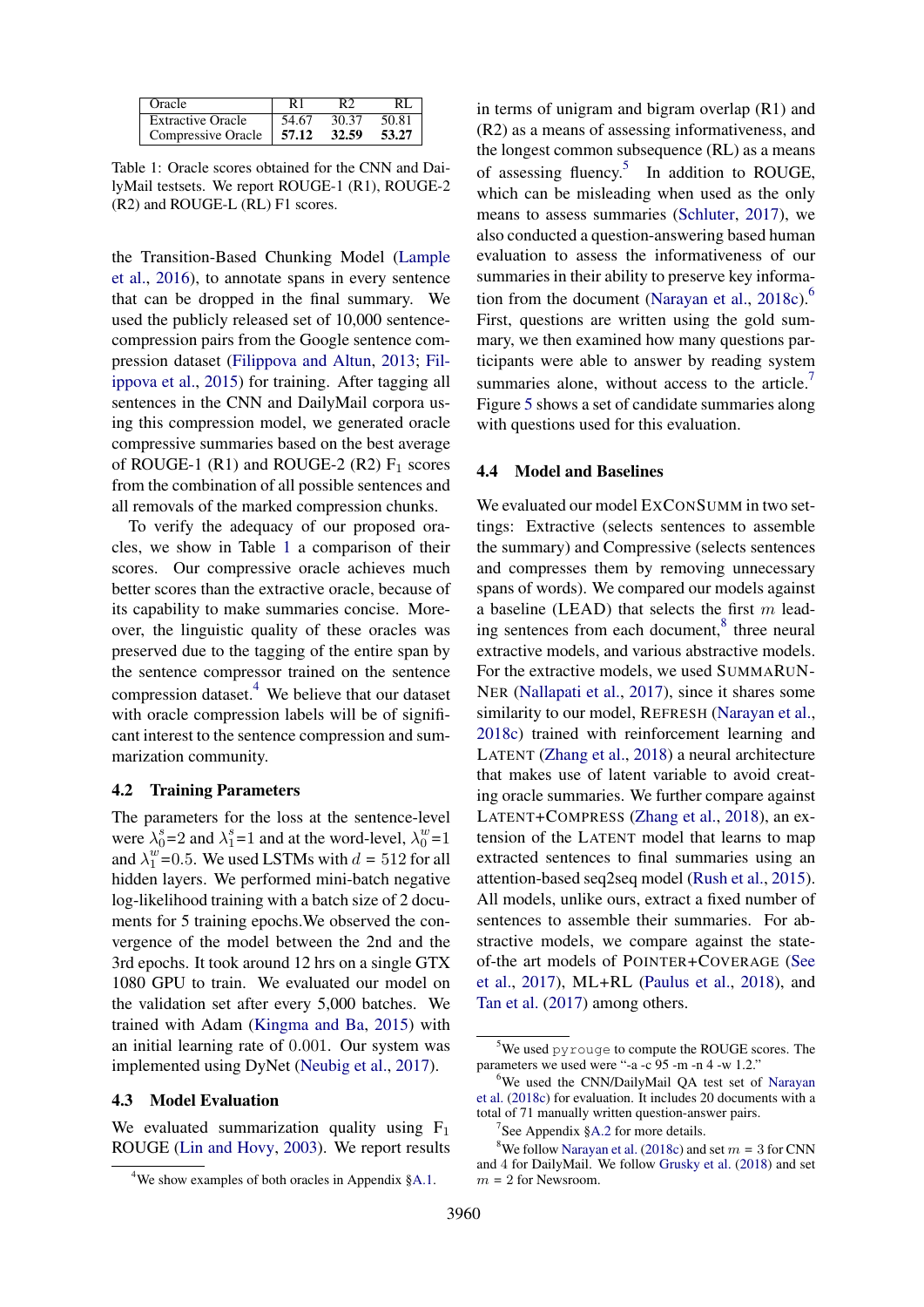| Models                                                                       | CNN  |                | DailvMail         |      | Newsroom Ext.  |           | Newsroom Mixed   Newsroom Abs. |                |    |                            |                |                                                                           |              |                |                  |
|------------------------------------------------------------------------------|------|----------------|-------------------|------|----------------|-----------|--------------------------------|----------------|----|----------------------------|----------------|---------------------------------------------------------------------------|--------------|----------------|------------------|
|                                                                              | R1   | R <sub>2</sub> | RL                | R1   | R <sub>2</sub> | RL        | R1                             | R <sub>2</sub> | RL | R1                         | R <sub>2</sub> | RL                                                                        | R1           | R <sub>2</sub> | RL               |
| <b>LEAD</b>                                                                  |      |                | 25.9              |      |                |           | 40.7 18.3 37.2 33.1 49.0 52.4  |                |    |                            |                |                                                                           | 13.7         |                |                  |
| <b>REFRESH</b>                                                               | 30.0 |                | 26.9 <sub>1</sub> | 41.0 |                | 18.8 37.7 |                                |                |    |                            |                |                                                                           |              |                |                  |
| <b>EXCONSUMM Extractive</b>                                                  |      |                |                   |      |                |           |                                |                |    |                            |                | 32.5 12.6 28.5 42.8 19.3 38.9 69.4 64.3 68.3 31.9 16.3 26.9 17.2 3.1 13.6 |              |                |                  |
| EXCONSUMM Compressive 32.5 12.7 29.2 41.7 18.5 38.4 68.4 62.9 67.3 31.7 16.1 |      |                |                   |      |                |           |                                |                |    |                            |                | 27.0                                                                      | 17.1         |                | $3.1 \quad 14.1$ |
| Pointer+Coverage                                                             |      |                |                   |      |                |           | 39.1                           | 28.0           |    | $36.2 \mid 25.5 \mid 11.0$ |                | 21.1                                                                      | $14.7 \t2.3$ |                | 11.4             |
| Tan et al. $(2017)^*$                                                        | 30.3 |                | 20.0              |      |                |           |                                |                |    |                            |                |                                                                           |              |                |                  |

Table 2: Results on the CNN, DailyMail and Newsroom test sets. We report ROUGE R1, R2 and RL  $F_1$  scores. Extractive systems are in the first block, compressive in the second and abstractive in the third. We use — whenever results are not available. Models marked with <sup>∗</sup> are not directly comparable to ours as they are based on an anonymized version of the dataset. The model marked with <sup>*⊗*</sup> show here the results for the best configuration of See et al. (2017), referred to as Pointer-N in Grusky et al. (2018), which is trained on the whole Newsroom dataset.

| Models                         | CNN+DailyMail |      |      |  |  |  |  |  |
|--------------------------------|---------------|------|------|--|--|--|--|--|
|                                | R1            | R2   | RL   |  |  |  |  |  |
| <b>LEAD</b>                    | 39.6          | 17.7 | 36.2 |  |  |  |  |  |
| SUMMARUNNER <sup>*</sup>       | 39.6          | 16.2 | 35.3 |  |  |  |  |  |
| REFRESH                        | 40.0          | 18.2 | 36.6 |  |  |  |  |  |
| <b>LATENT</b>                  | 41.1          | 18.8 | 37.4 |  |  |  |  |  |
| <b>EXCONSUMM Extractive</b>    | 41.7          | 18.6 | 37.8 |  |  |  |  |  |
| LATENT+COMPRESS                | 36.7          | 15.4 | 34.3 |  |  |  |  |  |
| <b>EXCONSUMM</b> Compressive   | 40.9          | 18.0 | 37.4 |  |  |  |  |  |
| Pointer+Coverage               | 39.5          | 17.3 | 36.4 |  |  |  |  |  |
| $ML + RL^*$                    | 39.9          | 15.8 | 36.9 |  |  |  |  |  |
| Tan et al. (2017) <sup>*</sup> | 38.1          | 13.9 | 34.0 |  |  |  |  |  |
| Li et al. (2018)               | 39.0          | 17.1 | 35.7 |  |  |  |  |  |
| Chen and Bansal (2018)         | 40.4          | 18.0 | 37.1 |  |  |  |  |  |
| Hsu et al. (2018)              | 40.7          | 18.0 | 37.1 |  |  |  |  |  |
| Pasunuru and Bansal (2018)     | 40.9          | 17.8 | 38.5 |  |  |  |  |  |
| Gehrmann et al. (2018)         | 41.2          | 18.7 | 38.3 |  |  |  |  |  |

Table 3: Results for combined CNN/DailyMail test set.

## 5 Results

#### 5.1 Automatic Evaluation

Table 2 and 3 show results for the evaluations on the CNN/DailyMail and Newsroom test sets.

Comparison with Extractive Systems. EX-CONSUMM Compressive performs best on the CNN dataset and EXCONSUMM Extractive on the DailyMail dataset, probably due to the fact that the CNN dataset is less biased towards extractive methods than the DailyMail dataset (Narayan et al., 2018b). We report similar results on the Newsroom dataset. EXCONSUMM Compressive tends to perform better for mixed (Mixed) and abstractive (Abs.) subsets, while EXCONSUMM Extractive performs better for the extractive (Ext.) subset. Our experiments demonstrate that our compressive model tends to perform better on the dataset which promotes abstractive summaries.

We find that EXCONSUMM Extractive consistently performs better on all metrics when compared to any of the other extractive models, except for the single case where it is narrowly behind LA-

TENT on R2 (18.6 vs 18.8) for the CNN/DailyMail combined test set. It even outperforms REFRESH, which is trained with reinforcement learning. We hypothesize that its superior performance stems from the ability to generate variable length summaries. REFRESH or LATENT, on the other hand, always produces a fixed length summary.

Comparison with Compressive System. EX-CONSUMM Compressive reports superior performance compared to LATENT+COMPRESS (+4.2 for R1, +2.6 for R2 and +3.1 for RL). Our results demonstrate that our compressive system is more suitable for document summarization. It first selects sentences and then compresses them by removing irrelevant spans of words. It makes use of an advance oracle sentence compressor trained on a dedicated sentence compression dataset (Sec. 4.1). In contrast, LA-TENT+COMPRESS naively trains a sequence-tosequence compressor to map a sentence in the document to a sentence in the summary.

Comparison with Abstractive Systems. Both EXCONSUMM Extractive and Compressive outperform most of the abstractive systems including Pointer+Coverage (See et al., 2017). When comparing with more recent methods (Pasunuru and Bansal, 2018; Gehrmann et al., 2018), our model has comparable performance.

Summary Versatility. We evaluate the ability of our model to generate variable length summaries. Table 4 show the Pearson correlation coefficient between the lengths of the human generated summaries against each unbounded model. Our compressive approach obtains the best results, with a Pearson correlation coefficient of 0.72  $(p < 0.001)$ .

Figure 4 also shows the distribution of words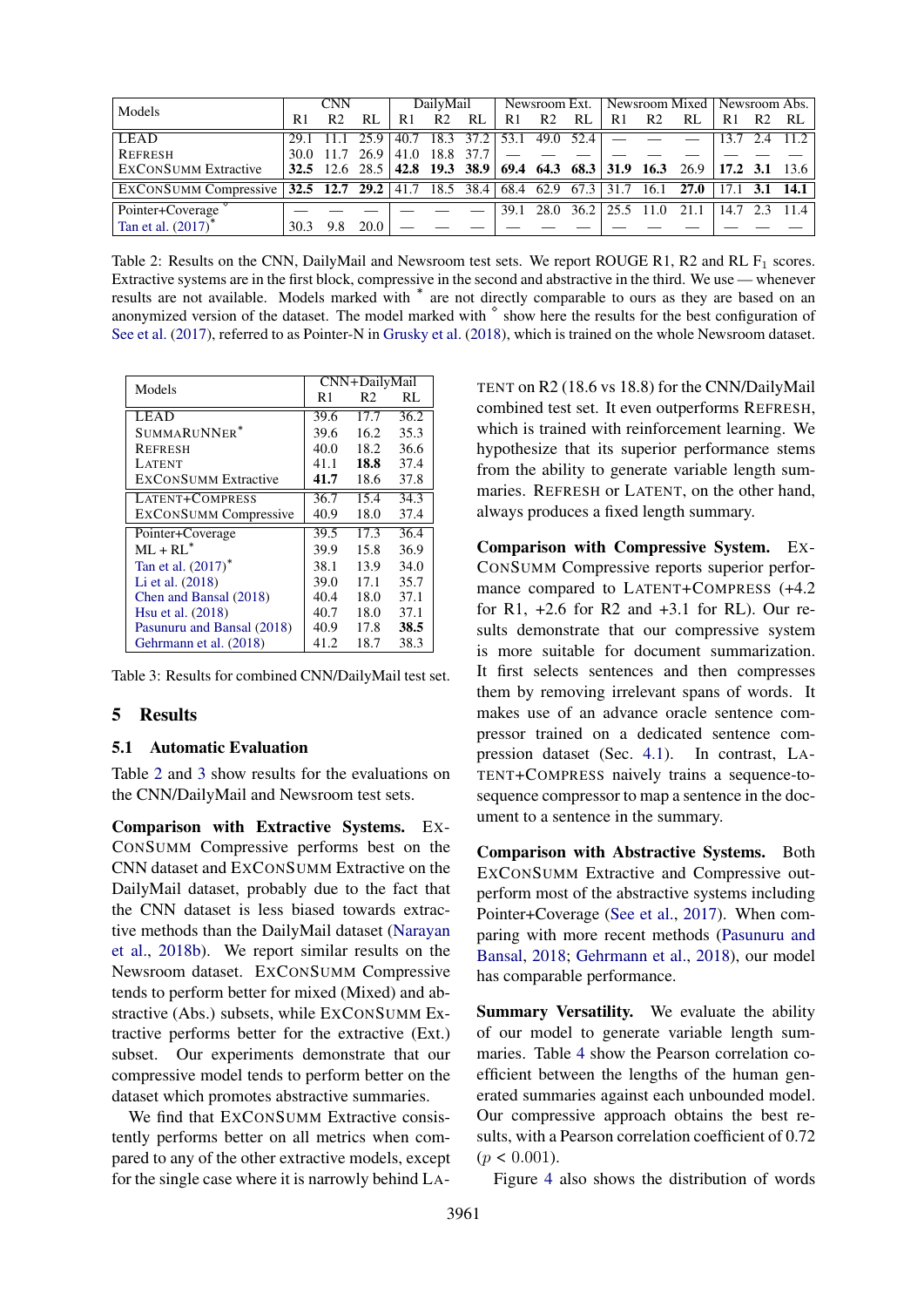|                              |       |                          | Bounded |                |             | Unbounded |                 |      |                |         |         |  |
|------------------------------|-------|--------------------------|---------|----------------|-------------|-----------|-----------------|------|----------------|---------|---------|--|
| Models                       |       | <b>ROUGE</b><br>Human OA |         |                | Human OA    |           | <b>ROUGE</b>    |      |                | Pearson |         |  |
|                              | score | rank                     | R1      | R <sub>2</sub> | RL          | score     | rank            | R1   | R <sub>2</sub> | RL      |         |  |
| LEAD                         | 25.50 | $4^{rd}$                 | 30.9    | 11.9           | 29.1        | 36.33     | $5^{\text{th}}$ | 31.6 | 13.5           | 29.3    | 0.40    |  |
| <b>REFRESH</b>               | 20.88 | $6^{\text{th}}$          | 37.4    | 17.3           | 34.8        | 66.34     | 1 <sup>st</sup> | 43.8 | 25.8           | 41.6    | 0.60    |  |
| <b>LATENT</b>                | 38.45 | $2^{nd}$                 | 38.9    | 19.6           | 36.4        | 53.38     | $4^{\text{th}}$ | 40.7 | 22.0           | 38.1    | $-0.02$ |  |
| <b>EXCONSUMM Extractive</b>  | 36.34 | $3^{\text{rd}}$          | 38.4    | 18.5           | 35.9        | 54.93     | $3^{\text{rd}}$ | 40.8 | 21.0           | 38.2    | 0.68    |  |
| <b>EXCONSUMM</b> Compressive | 39.44 | $\overline{1}$ ST        | 38.8    | 19.0           | <b>37.0</b> | 57.32     | 2 <sup>nd</sup> | 41.4 | 22.6           | 39.1    | 0.72    |  |
| Pointer+Coverage             | 24.51 | $5^{\text{th}}$          | 38.4    | 19.7           | 36.7        | 28.73     | 6 <sup>th</sup> | 40.2 | 21.4           | 38.0    | 0.30    |  |

Table 4: QA evaluations: limited length (Bounded) and full length (Unbounded) summaries. We also show ROUGE scores for the summaries being evaluated. We report the Pearson correlation coefficient between the human and predicted summary lengths



Figure 4: Word distribution in comparison with the human summaries for CNN dataset. Density curves show the length distributions of human authored and system produced summaries.

per summary for the models where predictions were available. Interestingly, both EXCON-SUMM Extractive and Compressive follow the human distribution much better than other extractive systems (LEAD, REFRESH and LATENT), since they are able to generate variable-length summaries depending on the input text. Our compressive model generates a word distribution much closer to the abstractive Pointer+Coverage model but achieves better compression ratio; the summaries generated by Pointer+Coverage contain 59.8 words, while those generated by EXCON-SUMM Compressive have 54.3 words on average.

### 5.2 QA Evaluation

Table 4 shows results from our question answering based human evaluation. We elicited human judgements in two settings: the "Unbounded", where participants were shown the full system produced summaries; and the "Bounded", where participants were shown summaries that were limited to the same size as the gold summaries.

For the "Unbounded" setting, the output summaries produced by REFRESH were able to answer most of the questions correctly, our Compressive and Extractive systems were placed at the 2nd and 3rd places respectively.<sup>9</sup>

We observed that our systems were able to produce more concise summaries than those produced by REFRESH (avg. length in words: 76.0 for REFRESH, 56.2 for EXCONSUMM Extractive and 54.3 for EXCONSUMM Compressive; see Figure 4). REFRESH is prone to generating verbose summaries, consequently it has an advantage of accumulating more information. In the "Bounded" setting, we aim to reduce this unfair advantage. Scores are overall lower since the summary sizes are truncated to gold size. The EX-CONSUMM Compressive summaries rank first and can answer 39.44% of questions correctly. EX-CONSUMM Extractive retains its 3rd place answering 36.34% of questions correctly.<sup>10</sup> These results demonstrate that our models generate concise and informative summaries that correlate well with the human summary lengths. $11$ 

#### 5.3 Summary State Representation

Next, we performed an ablation study to investigate the importance of the summary state representation  $o_i^{\hat{s}}$  w.r.t. the quality of the overall sum-

<sup>&</sup>lt;sup>9</sup>We carried out pairwise comparisons between all models to assess whether system differences are statistically significant. We found that there is no statistically significant difference between REFRESH and EXCONSUMM Compressive. We use a one-way ANOVA with posthoc Tukey HSD tests with  $p \le 0.01$ . The differences among LA-TENT and both variants of EXCONSUMM, and between LEAD and Pointer+Coverage are also statistically insignificant. All other differences are statistically significant.

<sup>&</sup>lt;sup>10</sup>The differences among both variants of EXCON-SUMM and LATENT, and among LEAD, REFRESH and Pointer+Coverage are statistically insignificant. All other differences are statistically significant. We use a one-way ANOVA with posthoc Tukey HSD tests with  $p < 0.01$ .

 $<sup>11</sup>$ App. §A.2 shows more examples of our summaries.</sup>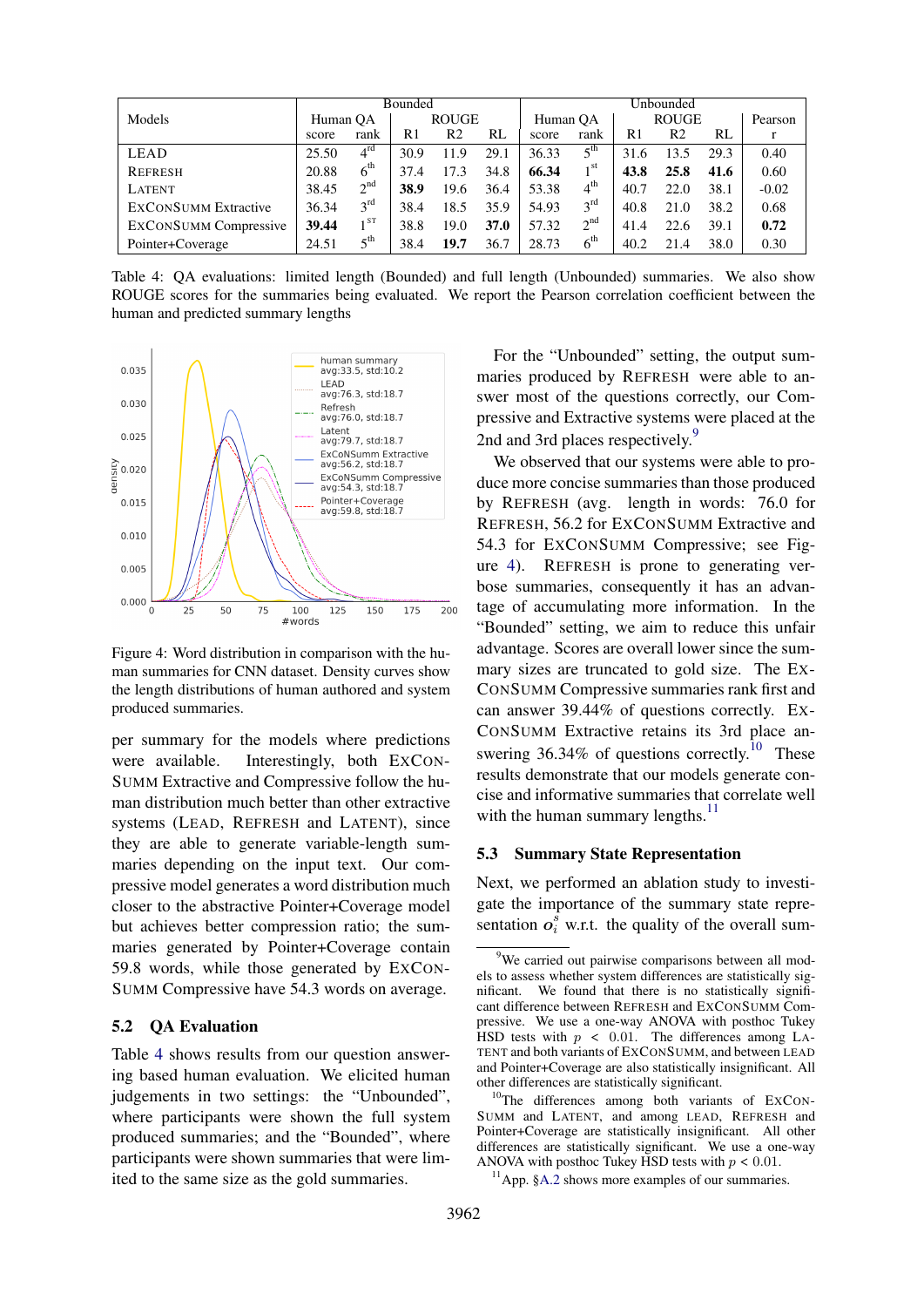#### LEAD

• (CNN) A top al Qaeda in the Arabian Peninsula leader–who a few years ago was in a U.S. detention facility–was among five killed in an airstrike in Yemen, the terror group said, showing the organization is vulnerable even as Yemen appears close to civil war.

• Ibrahim al-Rubaish died Monday night in what AQAP's media wing, Al-Malahem Media, called a "crusader airstrike.

• The Al-Malahem Media obituary characterized al-Rubaish as a religious scholar and combat commander.

#### **REFRESH**

• (CNN) A top al Qaeda in the Arabian Peninsula leader–who a few years ago was in a U.S. detention facility–was among five killed in an airstrike in Yemen, the terror group said, showing the organization is vulnerable even as Yemen appears close to civil war.

• Ibrahim al-Rubaish died Monday night in what AQAP's media wing, Al-Malahem Media, called a "crusader airstrike." • Al-Rubaish was once held by the U.S. government at its de-

tention facility in Guantanamo Bay, Cuba.

#### LATENT

• (CNN) A top al Qaeda in the Arabian Peninsula leader–who a few years ago was in a U.S. detention facility–was among five killed in an airstrike in Yemen, the terror group said, showing the organization is vulnerable even as Yemen appears close to civil war.

• Ibrahim al-Rubaish died Monday night in what AQAP's media wing, Al-Malahem Media, called a "crusader airstrike." The Al-Malahem Media obituary characterized al-Rubaish as a religious scholar and combat commander.

• A Yemeni Defense Ministry official and two Yemeni national security officials not authorized to speak on record confirmed that al-Rubaish had been killed, but could not specify how he died.

#### EXCONSUMM Extractive

• (CNN) A top al Qaeda in the Arabian Peninsula leader–who a few years ago was in a U.S. detention facility–was among five killed in an airstrike in Yemen, the terror group said, showing the organization is vulnerable even as Yemen appears close to civil war.

• Ibrahim al-Rubaish died Monday night in what AQAP's media wing, Al-Malahem Media, called a "crusader airstrike."

#### EXCONSUMM Compressive

• A top al Qaeda in the Arabian Peninsula leader–who a few years ago was in a U.S. detention facility–was among five killed in an airstrike in Yemen. • Ibrahim al-Rubaish died in what AQAP's media wing, Al-Malahem Media, called a "crusader airstrike."

#### Pointer+Coverage

• Ibrahim al-Rubaish was among a number of detainees who sued the administration of then-president George W. Bush to challenge the legality of their confinement in Gitmo. • al-Rubaish was once held by the U.S. government at its detention facility in Guantanamo bay, Cuba.

#### GOLD

• AQAP says a "crusader airstrike" killed Ibrahim al-Rubaish • Al-Rubaish was once detained by the United States in Guan-tanamo

#### Question-Answer Pairs

• Who said that an airstrike killed Ibrahim al-Rubaish?<br>(AQAP) • What was the airstrike called? (crusader airstrike) • Where was Ibrahim al-Rubaish once detained? (Guantanamo)

Figure 5: Example output summaries on the CNN/DailyMail dataset, gold standard summary, and corresponding questions. The questions are manually written using the GOLD summary. The same EXCON-SUMM summaries are shown in Figure 1, but the strikethrough spans are now removed.

mary. We tested against a STATE AVERAGING variant, where we replace  $o_i^s$  by a weighted average, analogous to Nallapati et al. (2017),  $o_i^{avg \ s}$  =  $\sum_{i=1}^{j-1} e(s_i) p(z_i \mid \boldsymbol{p}_i^{avg})$  $i^{avg}$  ), where  $p_i^{avg}$  $i^{avg}$  has the same

| <b>State</b>                 | <b>ROUGE</b> |                |      |  |  |  |  |
|------------------------------|--------------|----------------|------|--|--|--|--|
|                              | R1           | R <sub>2</sub> | RL.  |  |  |  |  |
| <b>EXCONSUMM Extractive</b>  | 32.5         | 12.6           | 28.5 |  |  |  |  |
| <b>STATE AVERAGING</b>       | 30.0         | 12.3           | 26.9 |  |  |  |  |
| <b>EXCONSUMM</b> Compressive | 32.5         | 12.7           | 29.2 |  |  |  |  |
| EXCONSUMM Ext+Comp oracle    | 25.5         | 93             | 23.7 |  |  |  |  |

Table 5: Summary state ablation for the CNN dataset.

form as  $p_i$  but depends recursively on the previous summary state  $o_{i-1}^{avg \ s}$ . Table 5 shows that using an LSTM state  $o_i^s$  to model the current sentences in the summary is very important. The other ablation study shows how learning to extract and compress in a disjoint approach (EXCONSUMM Ext+Comp oracle) performs against a joint learning approach (EXCONSUMM Compressive). We compared summaries generated from our best extractive model and compressed them with a compressive oracle. Our joint learning model achieves the best performance in all metrics compared with the other ablations, suggesting that joint learning and using a summary state representation is beneficial for summarization.

#### 6 Conclusions

We developed EXCONSUMM, a novel summarization model to generate variable length extractive and compressive summaries. Experimental results show that the ability of our model to learn a dynamic representation of the summary produces summaries that are informative, concise, and correlate well with human generated summary lengths. Our model outperforms state-of-the-art extractive and most of abstractive systems on the CNN and DailyMail datasets, when evaluated automatically, and through human evaluation for the bounded scenario. We further obtain state-of-theart results on Newsroom, a more abstractive summary dataset.

#### Acknowledgments

This work is supported by the EU H2020 SUMMA project (grant agreement  $N^2$  688139), by Lisbon Regional Operational Programme (Lisboa 2020), under the Portugal 2020 Partnership Agreement, through the European Regional Development Fund (ERDF), within project IN-SIGHT  $(N^2$  033869), by the European Research Council (ERC StG DeepSPIN 758969), and by the Fundação para a Ciência e Tecnologia through contracts UID/EEA/50008/2019 and CMUPERI/TIC/0046/2014 (GoLocal).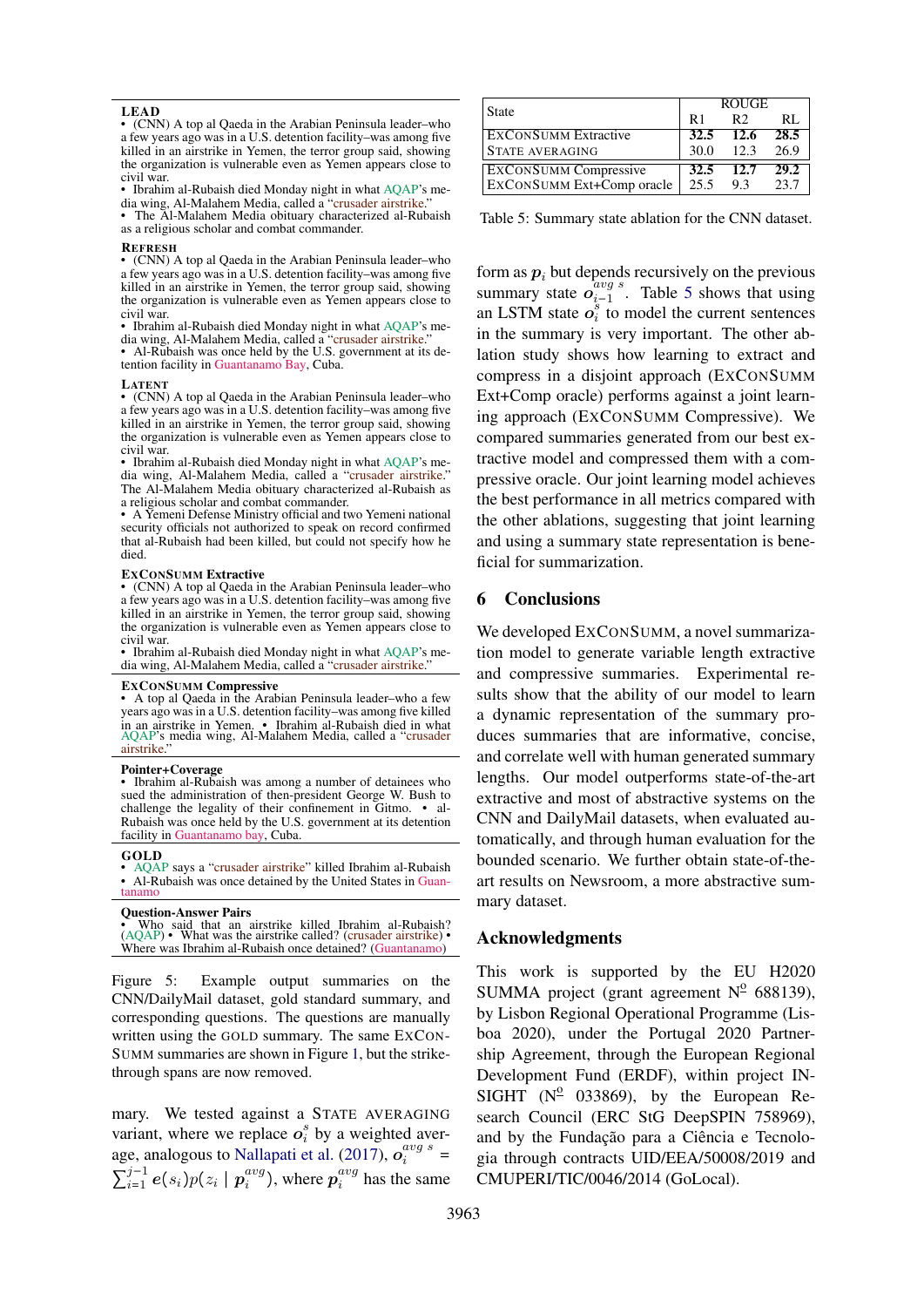### References

- Miguel Almeida and Andre Martins. 2013. Fast and robust compressive summarization with dual decomposition and multi-task learning. In *Proceedings of the 51st Annual Meeting of the Association for Computational Linguistics (Volume 1: Long Papers)*, volume 1, pages 196–206.
- Taylor Berg-Kirkpatrick, Dan Gillick, and Dan Klein. 2011. Jointly learning to extract and compress. In *Proceedings of the 49th Annual Meeting of the Association for Computational Linguistics: Human Language Technologies*, pages 481–490, Portland, Oregon, USA. Association for Computational Linguistics.
- Ciprian Chelba, Tomas Mikolov, Mike Schuster, Qi Ge, Thorsten Brants, and Phillipp Koehn. 2013. One billion word benchmark for measuring progress in statistical language modeling. *CoRR*, abs/1312.3005.
- Yen-Chun Chen and Mohit Bansal. 2018. Fast abstractive summarization with reinforce-selected sentence rewriting. In *Proceedings of the 56th Annual Meeting of the Association for Computational Linguistics (Volume 1: Long Papers)*, pages 675–686. Association for Computational Linguistics.
- Jianpeng Cheng and Mirella Lapata. 2016. Neural summarization by extracting sentences and words. In *Proceedings of the 54th Annual Meeting of the Association for Computational Linguistics (Volume 1: Long Papers)*, pages 484–494, Berlin, Germany. Association for Computational Linguistics.
- James Clarke and Mirella Lapata. 2008. Global inference for sentence compression: An integer linear programming approach. *Journal of Artificial Intelligence Research (JAIR)*, 31:399–429.
- Georgi Dimitroff, Laura Tolosi, Borislav Popov, and Georgi Georgiev. 2013. Weighted maximum likelihood loss as a convenient shortcut to optimizing the f-measure of maximum entropy classifiers. In *Proceedings of the International Conference Recent Advances in Natural Language Processing RANLP 2013*, pages 207–214, Hissar, Bulgaria. INCOMA Ltd. Shoumen, BULGARIA.
- Alexander Dlikman and Mark Last. 2016. Using machine learning methods and linguistic features in single-document extractive summarization. In *DMNLP@PKDD/ECML*.
- Bonnie Dorr, David Zajic, and Richard Schwartz. 2003. Hedge trimmer: A parse-and-trim approach to headline generation. In *Proceedings of the HLT-NAACL 03 on Text Summarization Workshop - Volume 5*, HLT-NAACL-DUC 2003, pages 1–8, Stroudsburg, PA, USA. Association for Computational Linguistics.
- Greg Durrett, Taylor Berg-Kirkpatrick, and Dan Klein. 2016. Learning-based single-document summarization with compression and anaphoricity constraints.

In *Proceedings of the 54th Annual Meeting of the Association for Computational Linguistics*, pages 1998–2008, Berlin, Germany.

- Angela Fan, David Grangier, and Michael Auli. 2018. Controllable abstractive summarization. In *Proceedings of the 2nd Workshop on Neural Machine Translation and Generation*, pages 45–54, Melbourne, Australia.
- Katja Filippova, Enrique Alfonseca, Carlos A. Colmenares, Lukasz Kaiser, and Oriol Vinyals. 2015. Sentence compression by deletion with lstms. In *Proceedings of the 2015 Conference on Empirical Methods in Natural Language Processing*, pages 360–368. Association for Computational Linguistics.
- Katia Filippova and Yasemin Altun. 2013. Overcoming the lack of parallel data in sentence compression. In *Proceedings of the 2013 Conference on Empirical Methods in Natural Language Processing*, pages 1481–1491, Seattle, Washington, USA. Association for Computational Linguistics.
- Sebastian Gehrmann, Yuntian Deng, and Alexander Rush. 2018. Bottom-up abstractive summarization. In *Proceedings of the 2018 Conference on Empirical Methods in Natural Language Processing*, pages 4098–4109, Brussels, Belgium.
- Max Grusky, Mor Naaman, and Yoav Artzi. 2018. Newsroom: A dataset of 1.3 million summaries with diverse extractive strategies. In *Proceedings of the 2018 Conference of the North American Chapter of the Association for Computational Linguistics: Human Language Technologies, Volume 1 (Long Papers)*, pages 708–719. Association for Computational Linguistics.
- Karl Moritz Hermann, Tomas Kocisky, Edward Grefenstette, Lasse Espeholt, Will Kay, Mustafa Suleyman, and Phil Blunsom. 2015. Teaching machines to read and comprehend. In C. Cortes, N. D. Lawrence, D. D. Lee, M. Sugiyama, and R. Garnett, editors, *Advances in Neural Information Processing Systems 28*, pages 1693–1701. Curran Associates, Inc.
- Sepp Hochreiter and Jürgen Schmidhuber. 1997. Long short-term memory. *Neural computation*, 9(8):1735–1780.
- Wan Ting Hsu, Chieh-Kai Lin, Ming-Ying Lee, Kerui Min, Jing Tang, and Min Sun. 2018. A unified model for extractive and abstractive summarization using inconsistency loss. *CoRR*, abs/1805.06266.
- Diederick P Kingma and Jimmy Ba. 2015. Adam: A method for stochastic optimization. In *International Conference on Learning Representations (ICLR)*.
- Guillaume Lample, Miguel Ballesteros, Sandeep Subramanian, Kazuya Kawakami, and Chris Dyer. 2016. Neural architectures for named entity recognition. In *Proceedings of the 2016 Conference of the North*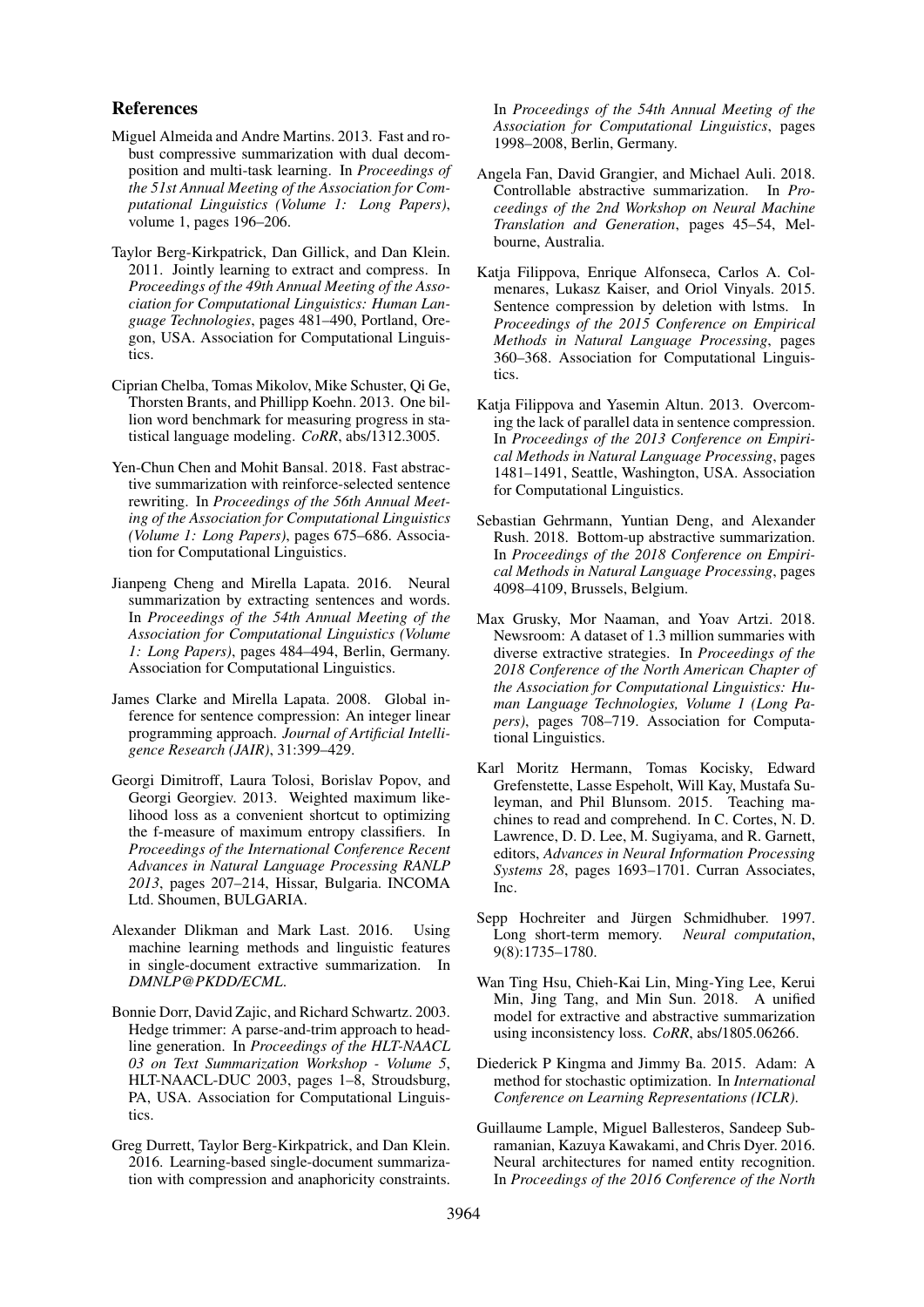*American Chapter of the Association for Computational Linguistics: Human Language Technologies*, pages 260–270. Association for Computational Linguistics.

- Chenliang Li, Weiran Xu, Si Li, and Sheng Gao. 2018. Guiding generation for abstractive text summarization based on key information guide network. In *Proceedings of the 2018 Conference of the North American Chapter of the Association for Computational Linguistics: Human Language Technologies, Volume 2 (Short Papers)*, volume 2, pages 55–60.
- Chin-Yew Lin and Eduard Hovy. 2003. Automatic evaluation of summaries using n-gram cooccurrence statistics. In *Proceedings of the 2003 Human Language Technology Conference of the North American Chapter of the Association for Computational Linguistics*.
- Andre F. T. Martins and Noah A. Smith. 2009. Summarization with a joint model for sentence extraction and compression. In *North American Chapter of the Association for Computational Linguistics: Workshop on Integer Linear Programming for NLP*.
- Ryan McDonald. 2006. Discriminative sentence compression with soft syntactic evidence. In *11th Conference of the European Chapter of the Association for Computational Linguistics*, pages 297–304.
- Tomas Mikolov, Ilya Sutskever, Kai Chen, Greg S Corrado, and Jeff Dean. 2013. Distributed representations of words and phrases and their compositionality. In C. J. C. Burges, L. Bottou, M. Welling, Z. Ghahramani, and K. Q. Weinberger, editors, *Advances in Neural Information Processing Systems 26*, pages 3111–3119. Curran Associates, Inc.
- Ramesh Nallapati, Feifei Zhai, and Bowen Zhou. 2017. SummaRuNNer: a recurrent neural network based sequence model for extractive summarization of documents. In *Proceedings of the Thirty-First AAAI Conference on Artificial Intelligence (AAAI-17)*, pages 3075–3081.
- Ramesh Nallapati, Bowen Zhou, and Mingbo Ma. 2016a. Classify or select: Neural architectures for extractive document summarization. *CoRR*, abs/1611.04244.
- Ramesh Nallapati, Bowen Zhou, Cicero dos Santos, Caglar Gulcehre, and Bing Xiang. 2016b. Abstractive text summarization using sequence-tosequence rnns and beyond. In *Proceedings of The 20th SIGNLL Conference on Computational Natural Language Learning*, pages 280–290, Berlin, Germany. Association for Computational Linguistics.
- Shashi Narayan, Ronald Cardenas, Nikos Papasarantopoulos, Shay B. Cohen, Mirella Lapata, Jiangsheng Yu, and Yi Chang. 2018a. Document modeling with external attention for sentence extraction. In *Proceedings of the 56st Annual Meeting of the Association for Computational Linguistics*, pages 2020–2030, Melbourne, Australia.
- Shashi Narayan, Shay B. Cohen, and Mirella Lapata. 2018b. Don't give me the details, just the summary! Topic-aware convolutional neural networks for extreme summarization. In *Proceedings of the 2018 Conference on Empirical Methods in Natural Language Processing*, pages 1797–1807, Brussels, Belgium.
- Shashi Narayan, Shay B. Cohen, and Mirella Lapata. 2018c. Ranking sentences for extractive summarization with reinforcement learning. In *Proceedings of the 2018 Conference of the North American Chapter of the Association for Computational Linguistics: Human Language Technologies*, pages 1747–1759, New Orleans, Louisiana.
- Graham Neubig, Chris Dyer, Yoav Goldberg, Austin Matthews, Waleed Ammar, Antonios Anastasopoulos, Miguel Ballesteros, David Chiang, Daniel Clothiaux, Trevor Cohn, Kevin Duh, Manaal Faruqui, Cynthia Gan, Dan Garrette, Yangfeng Ji, Lingpeng Kong, Adhiguna Kuncoro, Gaurav Kumar, Chaitanya Malaviya, Paul Michel, Yusuke Oda, Matthew Richardson, Naomi Saphra, Swabha Swayamdipta, and Pengcheng Yin. 2017. Dynet: The dynamic neural network toolkit. *arXiv preprint arXiv:1701.03980*.
- Ramakanth Pasunuru and Mohit Bansal. 2018. Multireward reinforced summarization with saliency and entailment. In *Proceedings of the 2018 Conference of the North American Chapter of the Association for Computational Linguistics: Human Language Technologies, Volume 2 (Short Papers)*, pages 646– 653. Association for Computational Linguistics.
- Romain Paulus, Caiming Xiong, and Richard Socher. 2018. A deep reinforced model for abstractive summarization. In *International Conference on Learning Representations*.
- Alexander M. Rush, Sumit Chopra, and Jason Weston. 2015. A neural attention model for abstractive sentence summarization. In *Proceedings of the 2015 Conference on Empirical Methods in Natural Language Processing*, pages 379–389, Lisbon, Portugal. Association for Computational Linguistics.
- Natalie Schluter. 2017. The limits of automatic summarisation according to rouge. In *Proceedings of the 15th Conference of the European Chapter of the Association for Computational Linguistics: Short Papers*, pages 41–45, Valencia, Spain.
- Abigail See, Peter J. Liu, and Christopher D. Manning. 2017. Get to the point: Summarization with pointergenerator networks. In *Proceedings of the 55th Annual Meeting of the Association for Computational Linguistics (Volume 1: Long Papers)*, pages 1073– 1083, Vancouver, Canada. Association for Computational Linguistics.
- Karen Spärck Jones. 2007. Automatic summarising: The state of the art. *Information Processing & Management*, 43(6):1449–1481.